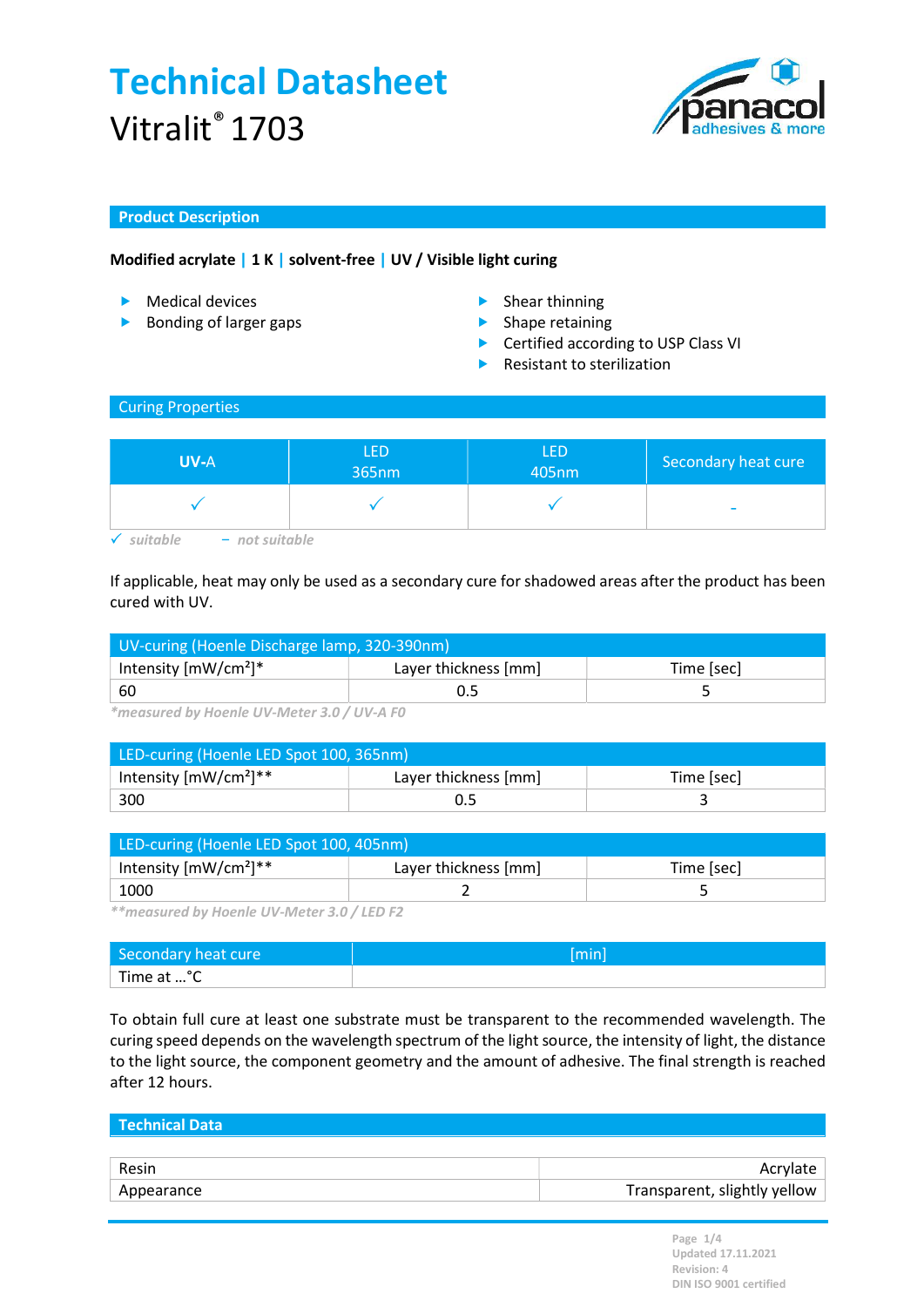

| <b>Uncured Material</b>                                  |                    |
|----------------------------------------------------------|--------------------|
| Viscosity [mPas] (Brookfield LVT, 25 °C, Sp. 4/3 rpm)    | $85,000 - 130,000$ |
| PE-Norm 001                                              |                    |
| Viscosity [mPas] (Kinexus Rheometer, 25 °C, $10s^{-1}$ ) | $4,000 - 8,000$    |
| PE-Norm 064                                              |                    |
| Thixotropic index [1/10]                                 | $8.5 - 9.5$        |
| PE-Norm 064                                              |                    |
| Density $[g/cm^3]$                                       | $1.0 - 1.2$        |
| PE-Norm 004                                              |                    |
| Flash point [°C]                                         | >100               |
| PE-Norm 050                                              |                    |
| Refractive index [nD20]                                  | $1.47 - 1.49$      |
| PE-Norm 018                                              |                    |
| <b>Cured Material</b>                                    |                    |
| Hardness shore D                                         |                    |
| PE-Norm 006                                              | $70 - 80$          |
| Temperature resistance [°C]                              | $-55 - 135$        |
| PE-Norm 059                                              |                    |
| Shrinkage [%]                                            | <4                 |
| PE-Norm 031                                              |                    |
| Water absorption [%]                                     | $2$                |
| PE-Norm 016                                              |                    |
| Glass transition temperature - DSC [°C]                  |                    |
| PE-Norm 009                                              | $75 - 85$          |
| Coefficient of thermal expansion [ppm/K] below Tg        | <80                |
| PE-Norm 017                                              |                    |
| Coefficient of thermal expansion [ppm/K] above Tg        | $180 - 280$        |
| PE-Norm 017                                              |                    |
| Young's modulus - Tensile test [MPa]                     |                    |
| 60mW/cm <sup>2</sup> , 10sec, Fe spectrum                | $2,200 - 2,800$    |
| PE-Norm 056                                              |                    |
| Tensile strength [MPa]                                   |                    |
| 60mW/cm <sup>2</sup> , 10sec, Fe spectrum                | $30 - 36$          |
| PE-Norm 014                                              |                    |
| Elongation at break [%]                                  |                    |
| 60mW/cm <sup>2</sup> , 10sec, Fe spectrum                | $3 - 6$            |
| PE-Norm 014                                              |                    |
| Lap shear strength (PMMA/PMMA) [MPa]                     |                    |
| 60mW/cm <sup>2</sup> , 10sec, Fe spectrum                | $1 - 3$            |
| PE-Norm 013                                              |                    |
| Lap shear strength (glass/PC) [MPa]                      |                    |
| 60mW/cm <sup>2</sup> , 10sec, Fe spectrum                | $3 - 5$            |
| PE-Norm 013                                              |                    |
| Lap shear strength (glass/ABS) [MPa]                     |                    |
| 60mW/cm <sup>2</sup> , 10sec, Fe spectrum                | $2 - 4$            |
| PE-Norm 013                                              |                    |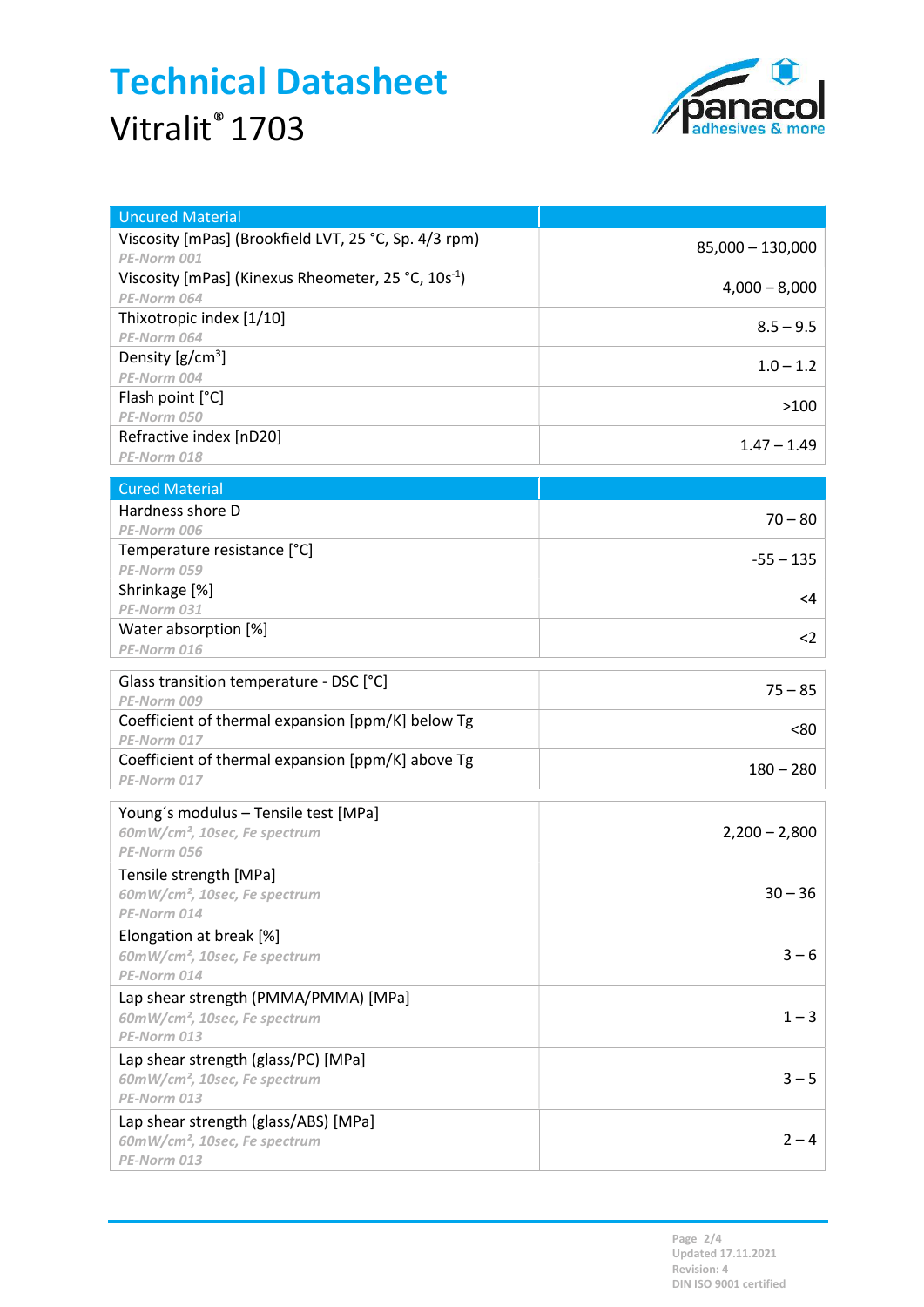

### Transport/Storage/Shelf Life

| Package type      | <b>Transport</b>                           | <b>Storage</b>                             | Shelf life*                     |
|-------------------|--------------------------------------------|--------------------------------------------|---------------------------------|
| Syringe/Cartridge | At room temperature<br>max. $25^{\circ}$ C | At room temperature<br>max. $25^{\circ}$ C | At delivery                     |
| Other packages    |                                            |                                            | min. 6 months<br>max. 12 months |

\*Store in original, unopened containers!

#### Instructions for use

#### Surface preparation

The surfaces to be bonded should be free of dust, oil, grease, mold release, or other contaminants in order to obtain an optimal and reproducible bond. For cleaning we recommend the cleaner IP® from Panacol, or a solution of Isopropyl Alcohol at 90% or higher concentration. Substrates with low surface energy (e.g. polyethylene, polypropylene) must be pretreated in order to achieve sufficient adhesion.

#### Application

Our products are supplied ready to use. Depending on the packaging, our adhesives may be dispensed by hand directly from the package, or they can be applied using dispensing systems and automation that is compatible with light-curable adhesive chemistry. Vitralit® adhesives can begin to cure slowly in daylight and with longer term exposure under indoor lighting. We therefore recommend that adhesive exposure to ambient light must be kept to a minimum. Fluid lines and dispense tips must be 100% light blocking. For assistance with dispensing options, please contact our Application Engineering department. Adhesive and substrate should not be cold for proper bonding. They must be allowed to warm to room temperature prior to processing. After dispensing the adhesive, bonding of the parts should be done promptly. It is recommended that curing stations be equipped with air exhaust systems to evacuate vapors and heat generated during the curing process. After curing, the adhesive must be allowed to cool to ambient temperature before testing the product's performance. For safety information refer to our Material Safety Data Sheet (MSDS).

#### Storage

This is light sensitive material. Containers must remain covered when not in use. Minimize exposure of uncured material to daylight, artificial light, and UV light during storage and handling. Store uncured product in its original, closed container in a dry location. Any material removed from the original container must not be returned to the container as it could be contaminated. Panacol cannot assume responsibility for products that were improperly stored, contaminated, or repackaged into other containers.

#### Handling and Clean-up

For safe handling information, consult this product's Material Safety Data Sheet (MSDS) prior to use. Uncured material may be wiped away from surfaces with organic solvents. Do not use solvents to remove material from eyes or skin!